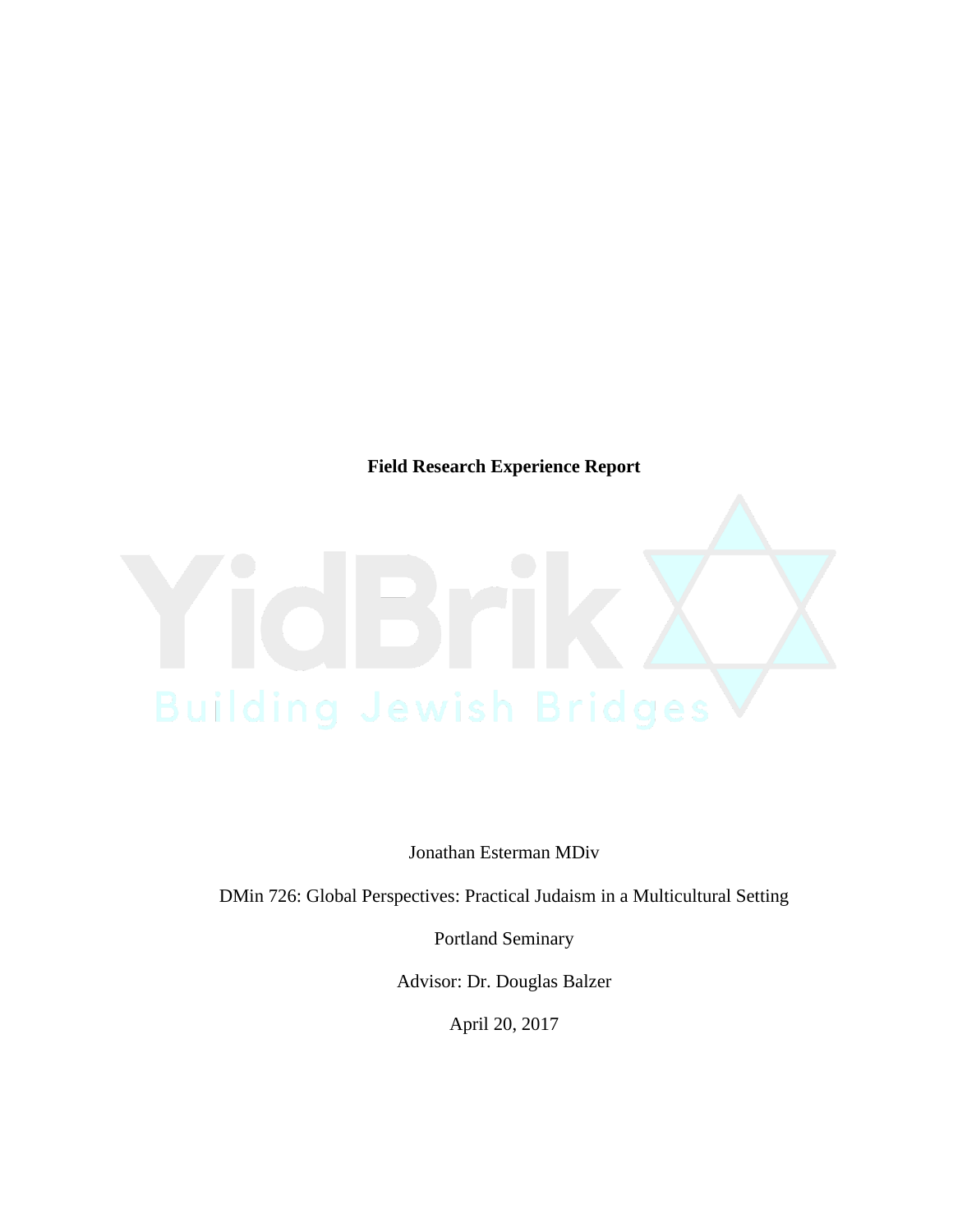| Finding Your Inner Esther (Purim Webinar): Portland Kollel Programming  3 |
|---------------------------------------------------------------------------|
|                                                                           |
|                                                                           |
|                                                                           |
|                                                                           |
|                                                                           |
|                                                                           |
|                                                                           |
|                                                                           |
|                                                                           |
|                                                                           |

# **Contents**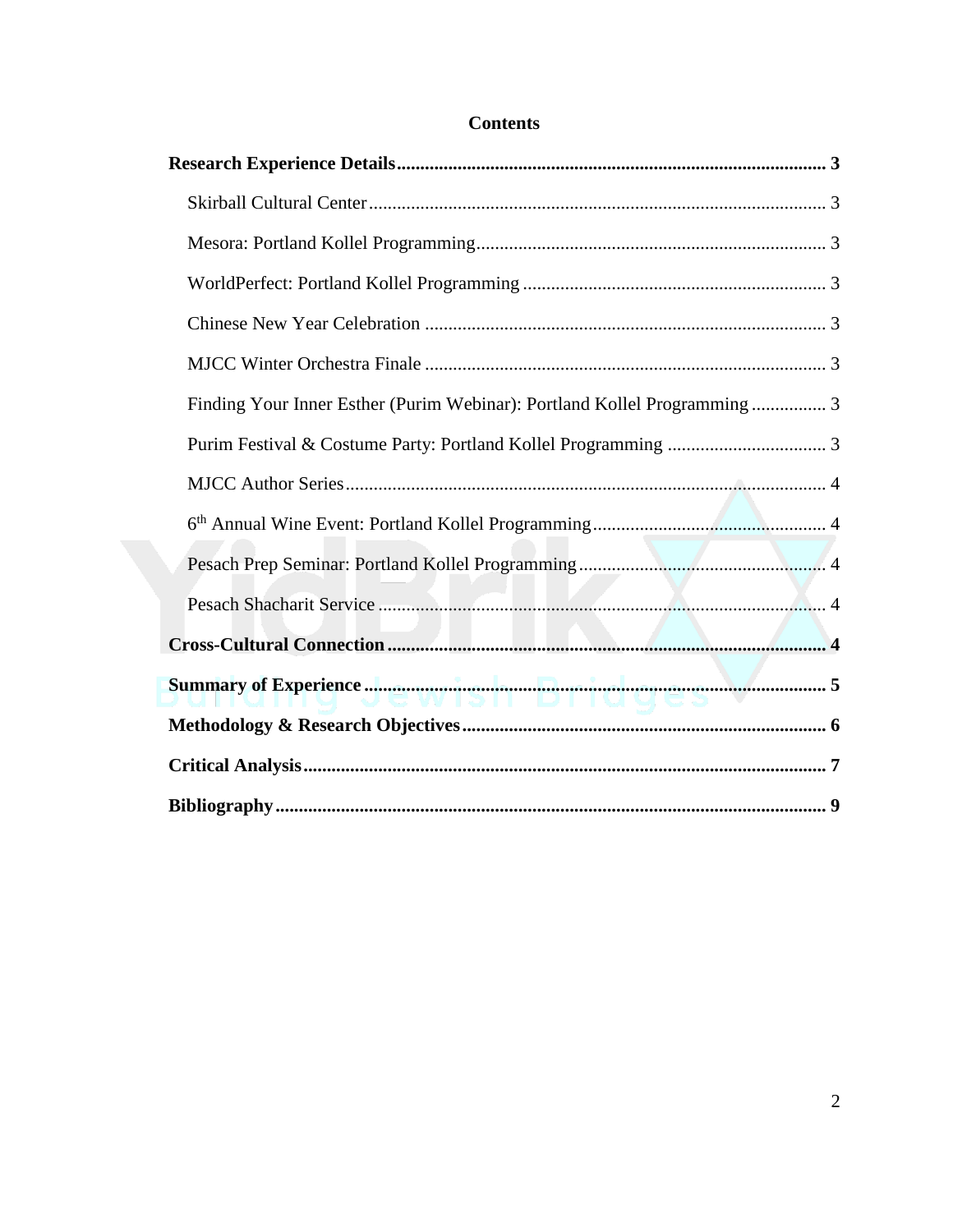## **Research Experience Details**

Skirball Cultural Center

Dates & Times: December 28, 2016 10:00 AM – 4:00 PM

<http://www.skirball.org/>

Mesora: Portland Kollel Programming

Dates & Times: Wednesdays 7:30 PM – 9:30 PM from January 25, 2017 through April

26, 2017.

<http://www.portlandkollel.org/events/>

WorldPerfect: Portland Kollel Programming

Dates & Times: January 29, 2017 7:30 PM – 9:00 PM

<http://www.portlandkollel.org/events/>

Chinese New Year Celebration

Dates & Times: February 12, 2017 10:00 AM – 2:00 PM

<http://www.lansugarden.org/>

MJCC Winter Orchestra Finale

Dates & Times: February 12, 2017 3:00 PM – 5:00 PM

<http://www.oregonjcc.org/>

Finding Your Inner Esther (Purim Webinar): Portland Kollel Programming

Dates & Times: March 9, 2017 8:00 PM – 9:00 PM

<http://www.portlandkollel.org/events/>

Purim Festival & Costume Party: Portland Kollel Programming

Dates & Times: March 12, 2017 2:00 PM – 4:00 PM

<http://www.portlandkollel.org/events/>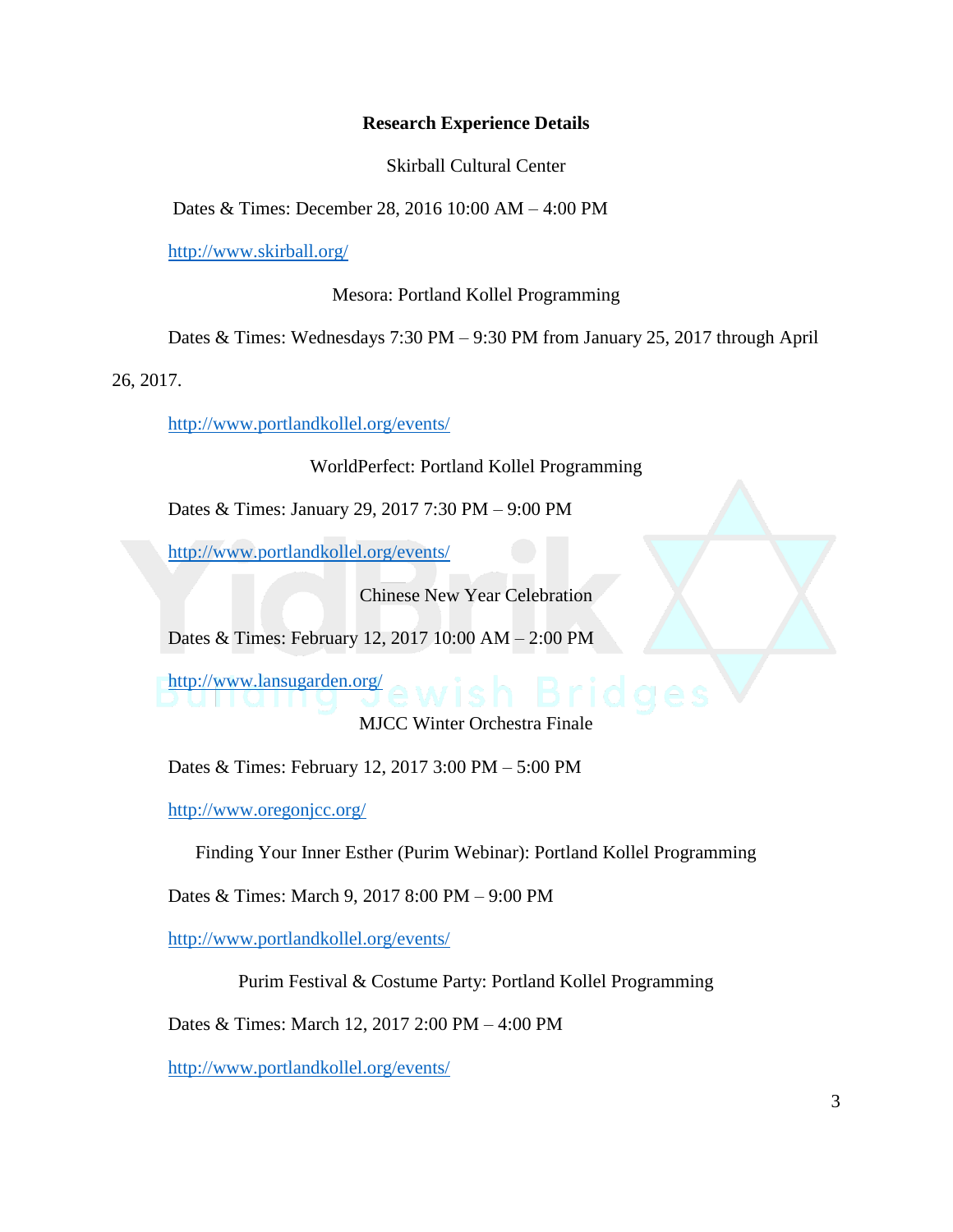### MJCC Author Series

Dates & Times: March 14, 2017 7:00 PM – 9:00 PM; April 13, 2017 7:00 PM – 9:00 PM

<http://www.oregonjcc.org/arts-culture/mjcc-author-series>

6<sup>th</sup> Annual Wine Event: Portland Kollel Programming

Dates & Times: March 22, 2017 7:30 PM – 10:00 PM

<http://www.portlandkollel.org/events/>

Pesach Prep Seminar: Portland Kollel Programming

Dates & Times: April 4, 2017 8:15 PM – 9:15 PM

<http://www.portlandkollel.org/events/>

Pesach Shacharit Service

Dates & Times: April 15, 2017 9:00 AM – 12:00 PM

<http://www.kesserisrael.org/>

# **Cross-Cultural Connection**

At a first glance, my own Jewish confession would seem to identify me as part of the Jewish people and thus part of their culture. This, however, is simply not the case. I grew up in an agnostic home with evolution as a fact of life. My mother believed in an "all-loving" god that matched her own definition of love. My father believed that Jesus Christ would come at the end times and tell everyone to get on board of his UFO. In high school, I became a Christian and attended Pentecostal churches until my gradual transition to Messianic Judaism (this transition took lasted from around 2008 to 2017). My decision to enter Messianic Judaism was a call from HaShem to live out my heritage as a way to live for Him. While for the longest time I believed otherwise, I have recently accepted that Messianic Judaism is very clearly not Jewish in nature.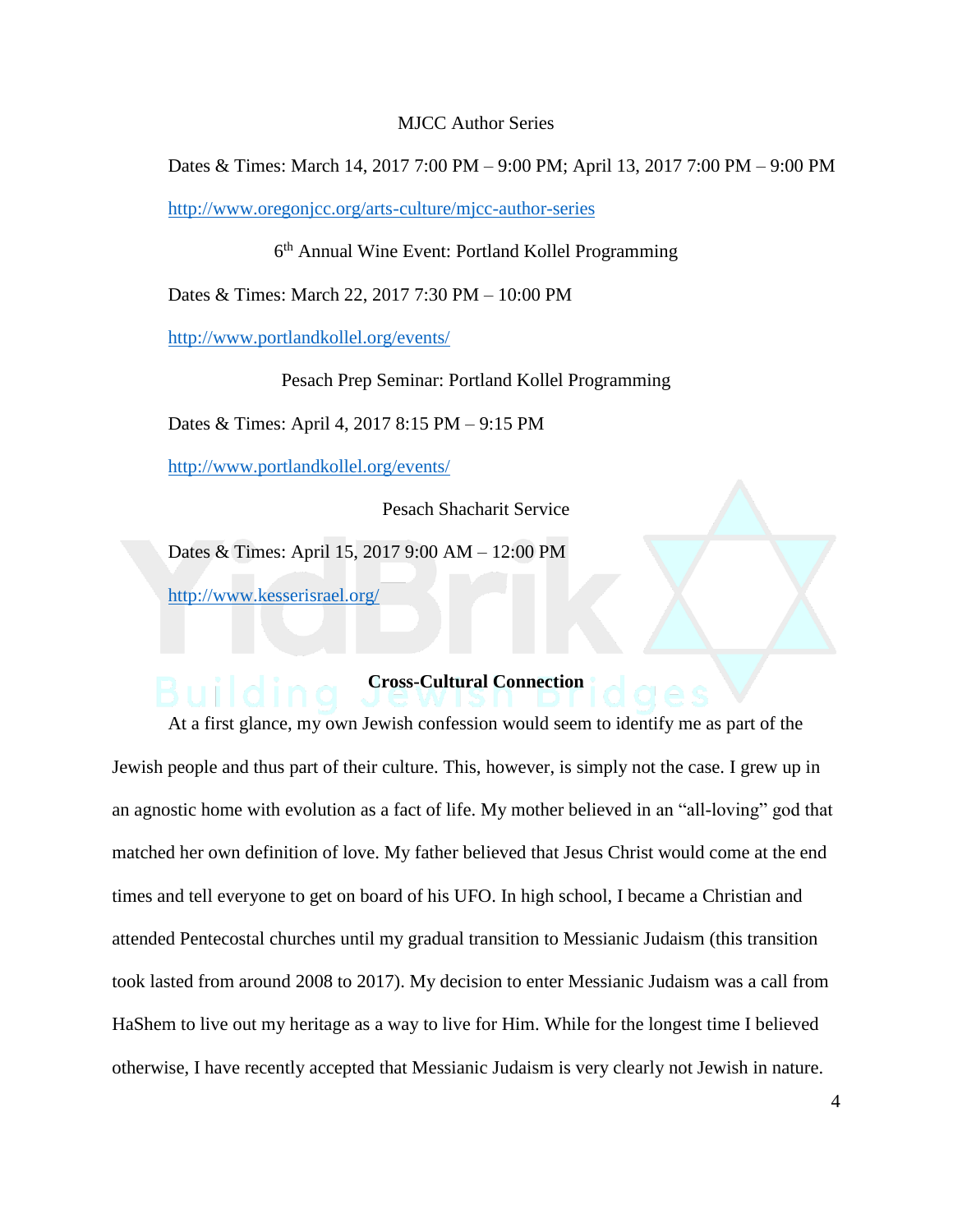While some aspects are borrowed, such as the wording to prayers, there is still a huge essence of Christianity within Messianic Judaism. Thus, as Jewish critics would point out, Messianic Judaism is more likely a charismatic off-shoot of Christianity than it is an actual component of Jewish life and living. Thus, despite my own beliefs I had regarding my faith and practice, I knew that I was essentially looking at a foreign culture and would have to be cross-cultural in my connection with the Jewish people. I am, whether I like it or not, on the outside looking in.

### **Summary of Experience**

For my Field Research Experience, I opted to explore the different subcultures within Judaism to better understand the great diversity of cultures that makes up contemporary Judaism as a religious framework, as a people group, and as a culture overall. To accomplish this, I arranged for a variety of experiences that provided a well-balanced understanding of Judaism and what it means to be Jewish. My visit to the Skirball Museum in Los Angeles was an initial glance of a culture at-large, free of religious framework or influence. Additionally, the author talks at the Mittleman Jewish Community Center in Portland, Oregon allowed me to taste the local flavors of Jewish life as a people, with one discussion being about Seinfeld and its overarching influence on American life and the other presentation being about Jewish cooking and how it has adapted to stay relevant yet traditional in its ability to recall recipes from millennia ago. The Portland Kollel provided a variety of experiences as well, with the wine event being an introduction to the Jewish community, the Purim celebration a feet-wetting of a semireligious event, and the more in-depth courses on Halacha and religious framework as a better grasp on how the Jewish religion is closely tied to the Jewish people and Jewish culture. Lastly, my experience at Kesser Israel, observing morning prayers for one of the Chol Hamoed days of Pesach, provided an in-depth experience of Jewish Orthodoxy within a religious framework.

5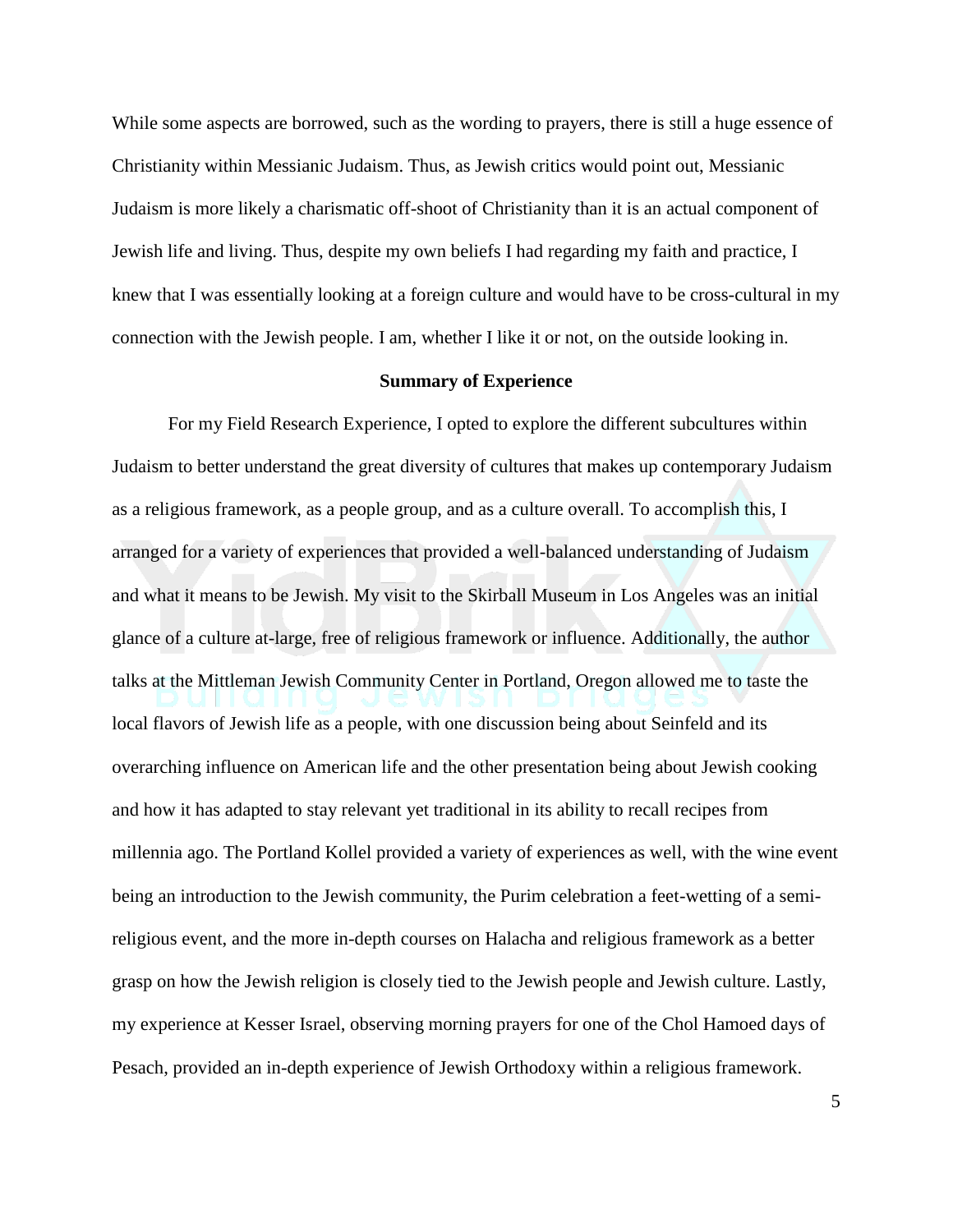The field research experiences have stretched me beyond what I expected both culturally and religiously. I had initially expected to find that Judaism was similar to my own expression of faith. As a result, my goal was to prove the similarity and prove my own Jewish identity.

### **Methodology & Research Objectives**

Judaism is different from other religions in that Judaism is baked into the very identity of a culture and people group. To be Jewish could be a religious affiliation, a citizenship, a cultural trend, etc. True Judaism is defined by the group encountered. The more religious the group, the more limiting on one's Jewish identity.<sup>1</sup> Outside of religiosity lies another layer of diversity as well: that of the subcultures transferred from one's raising. The most common groups, the "main three," are Sephardi, Ashkenazi, and Mizrahi. Each of these main groups have their own languages, traditions, and observances. Outside of the main three are even more differing varieties of Jewish living from a cultural assimilation. In fact, this was the main goal of this research: how much of Judaism has been affected by assimilation and how has Judaism remained standing, when compared to its alternatives, despite the risk of assimilation?

To approach this, I attended religious courses that were a blend of Sephardic and Ashkenazic tradition. Additionally, my participation in events not religious-based, but rather

 $\overline{a}$ 

<sup>&</sup>lt;sup>1</sup> While an individual could be Jewish from their father's side in a Conservative or Reform synagogue, for example, the same individual would not be accepted by the Orthodox community as Jewish and would be required to convert religiously. Those who are born Jewish, specifically being that their mother is/was Jewish prior to their birth, are considered Jewish by default and permitted their own level of observance. Those on the outside, however, are held to a stricter standard of affiliation.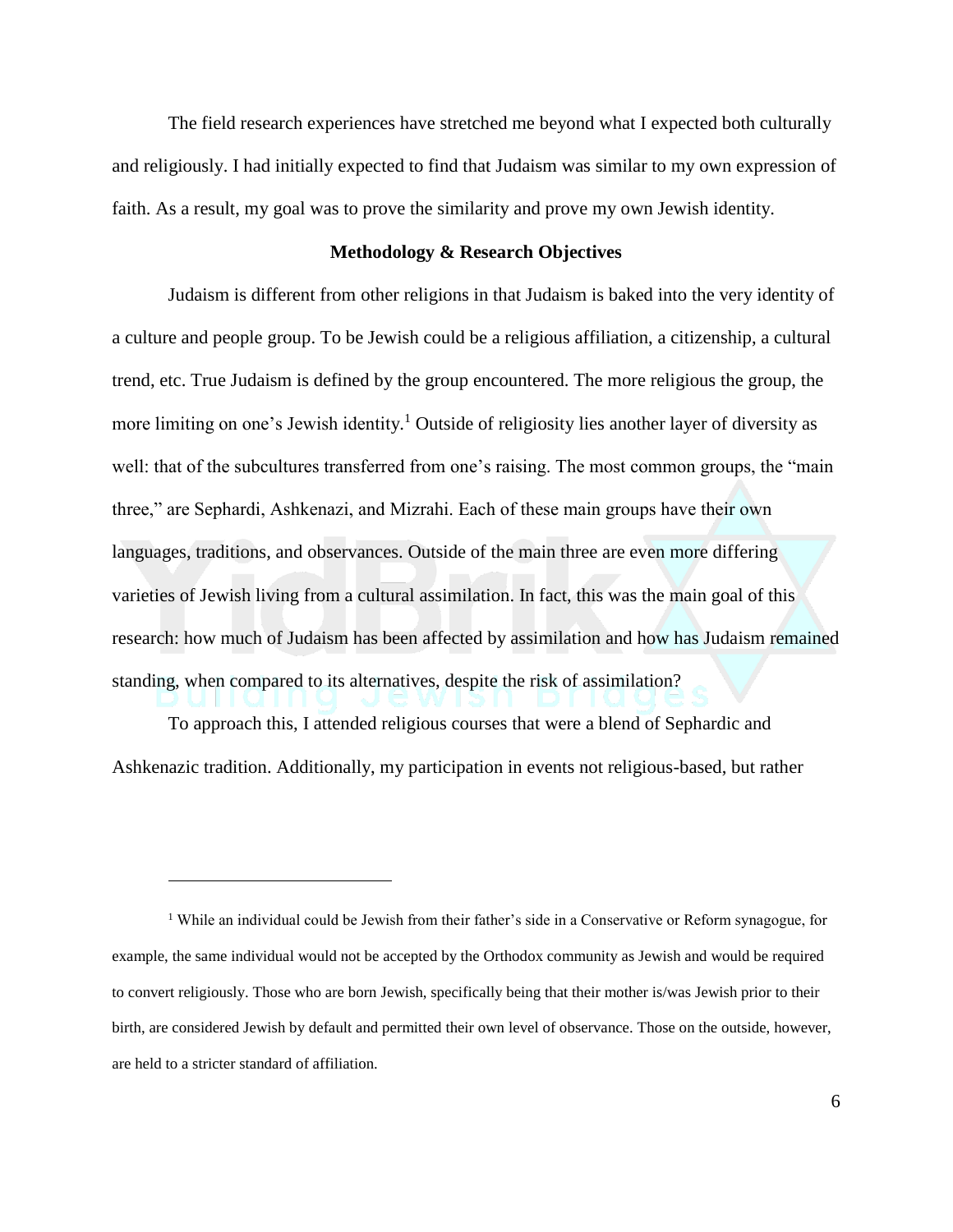culture-based, helped provide additional insight as to how Judaism, as a whole, has formed its own cultures and societies within other larger groups instead of accepting assimilation.<sup>2</sup>

### **Critical Analysis**

Judaism, while distinct from the rest of the world, being a set-apart group, is hugely influential in the world. An excellent example of this scenario is what makes a perfect world. The concept of a utopian society typically draws the same responses (value for life, value of choice, respect of women, etc.), of which these responses, when compared to the great empires of history, simply fall short. The only religious and cultural framework that first suggested the contemporary values of a utopian society and still continue to express them is the faith founded in the Torah. Considered controversial and opposite of how a government should operate, the values identified with utopia today find their origin with the Jewish people.<sup>3</sup> Another excellent example is that of Seinfeld: a television show about nothing except the everyday that gained the largest viewership on television to date (not to mention that it's quintessentially Jewish in nature and production).<sup>4</sup>

Judaism is no doubt unique, and perhaps one of the most unique, and necessary, parts of Judaism is not only its great cultural diversity within itself, but also its great level of cultural

 $\overline{a}$ 

<sup>2</sup> Prime examples include Yiddish and Ladino as actual languages utilized today, as well as classic recipes being refreshed with modern flair yet retaining their cultural and traditional value at the Seder table. Yiddish is still a strong and vibrant language while Ladino is fading in usage.

<sup>3</sup> Ken Shapiro. *WorldPerfect: The Jewish Impact on Civilization*. Deerfield Beach, FL: Simcha Press, 2002.

<sup>4</sup> Jennifer Keishin Armstrong. *Seinfeldia: How a Show About Nothing Changed Everything*. New York: Simon & Schuster, 2016.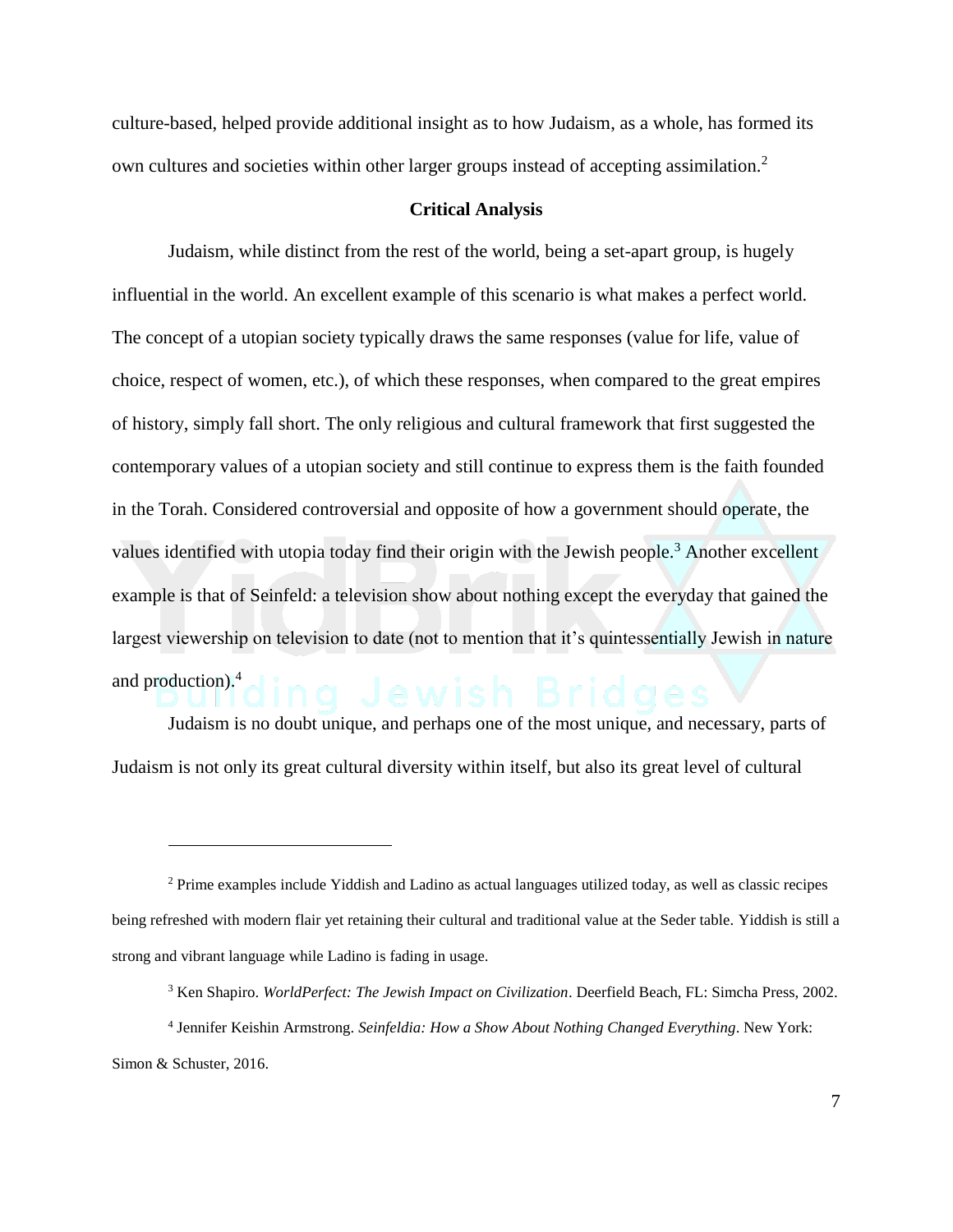acceptance within that diversity. Judaism clearly stands for social justice, and within that concept, fleshes out not just Jewish living, but Jewish essence in fighting for diversity and freedom to be different. The cultures contained within the larger category of "Judaism" represent the world as a whole, and while the Jews may be a minority in number, their influence, and as a result, their culture, is the vast majority of the world today. All of us can identify with a component of Jewish life, but none of us can truly consider ourselves Jewish in essence, unless one is, of course, a true member of the tribe. In that regard, it truly is like a club membership: you can enjoy the work of the club in the public and appreciate its cultural impact and heritage from the outside, but to truly understand and value the club's existence, you need to become a member yourself. Such is the case with the Jewish people: we all can see its great diversity in the world, but we cannot truly appreciate the unity behind its diversity as long as we are on the outside looking in.

The lesson learned here is that the definition of Jewish diversity is that of the Disneyland boat ride: *It's a Small World*. In every generation, every culture, and every land are the Jewish people, living as part of the culture yet retaining their own distinctive flavor that is in synchronicity with every other Jew across the globe. That is a universal faith tradition and the true definition of what it means to be multicultural.